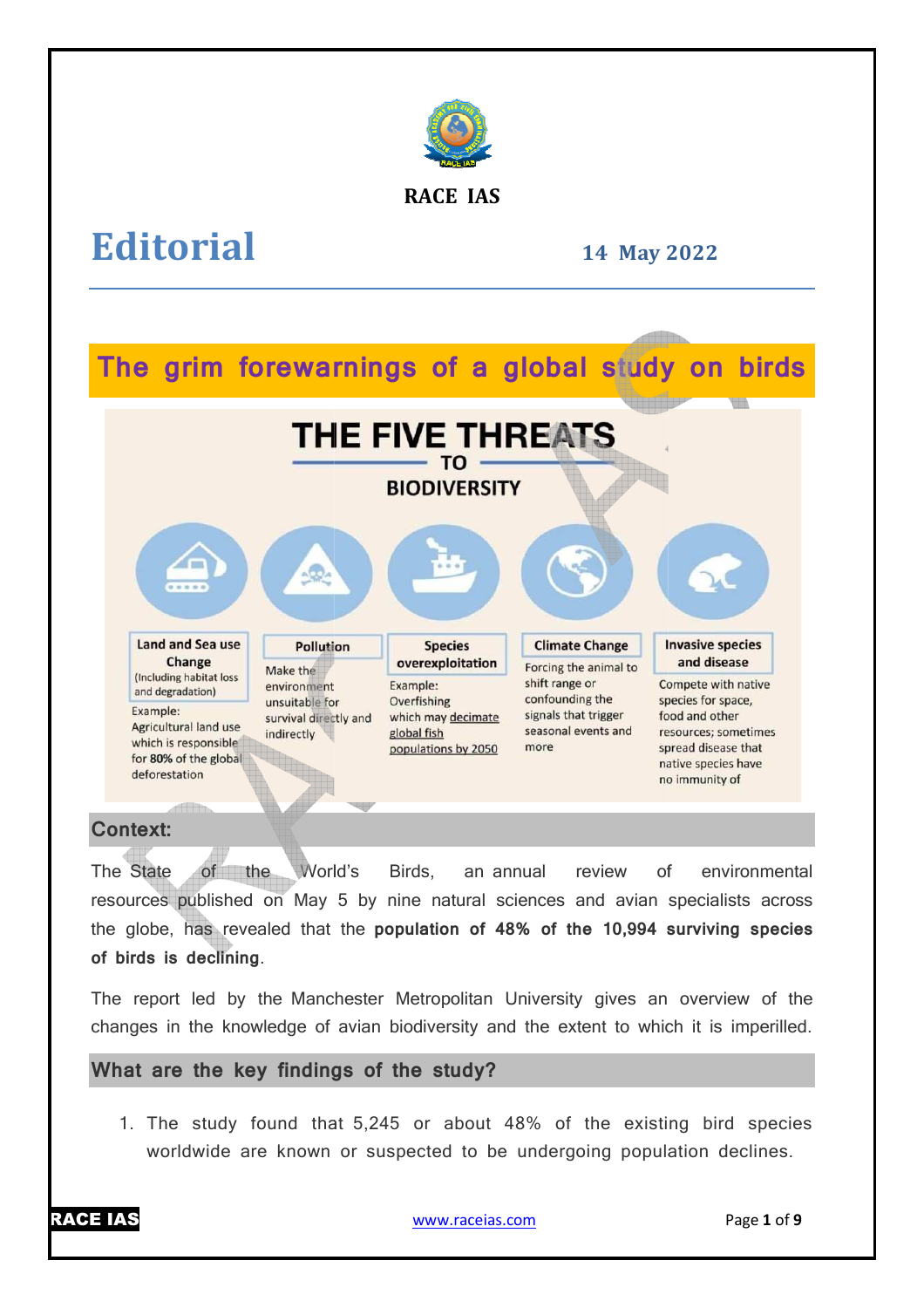- 2. While 4,295 or **39% of the species** have stable trends, about 7% or 778 species have increasing population trends. The trend of 37 species was unknown.
- 3. The study draws from **BirdLife International's latest assessment** of all birds for the International Union for Conservation of Nature's Red List that shows 1,481 or **5% species are currently threatened with global extinction.**
- 4. These include 798 species classified as vulnerable, 460 as endangered and 223 as critically endangered while 52 species were considered to be data deficient.
- 5. **About 73% species** are estimated to have fewer than 10,000 mature individuals, 40% have fewer than 2,500 mature individuals, and almost 5% have fewer than 50 mature individuals.
- 6. The bird species are non-randomly threatened across the avian tree of life, with richness of threatened species disproportionately high among families such as parrots, pheasants and allies, albatrosses and allies, rails, cranes, cracids, grebes, megapodes, and pigeons.
- 7. The **more threatened bird species (86.4%)** are **found in tropical** than in **temperate latitudes (31.7%),** with hotspots for threatened species concentrated in the tropical Andes, southeast Brazil, eastern Himalayas, eastern Madagascar, and Southeast Asian islands.

#### **What is the importance of birds to ecosystems and culture?**

- 1. **Birds are a truly global taxon**, with one or more species occupying all habitats across the earth's terrestrial surface including urban environments with no natural analogues.
- 2. **Birds contribute toward many ecosystem services** that either directly or indirectly benefit humanity. These include provisioning, regulating, cultural, and supporting services.
- 3. The functional role of birds within ecosystems as pollinators, seeddispersers, ecosystem engineers, scavengers and predators not only **facilitate accrual and maintenance of biodiversity** but also **support human endeavours** such as sustainable agriculture via pest control besides aiding other animals to multiply.
- 4. For instance, **coral reef fish productivity** has been shown to increase as seabird colonies recovered following rat eradication in the Chagos archipelago.

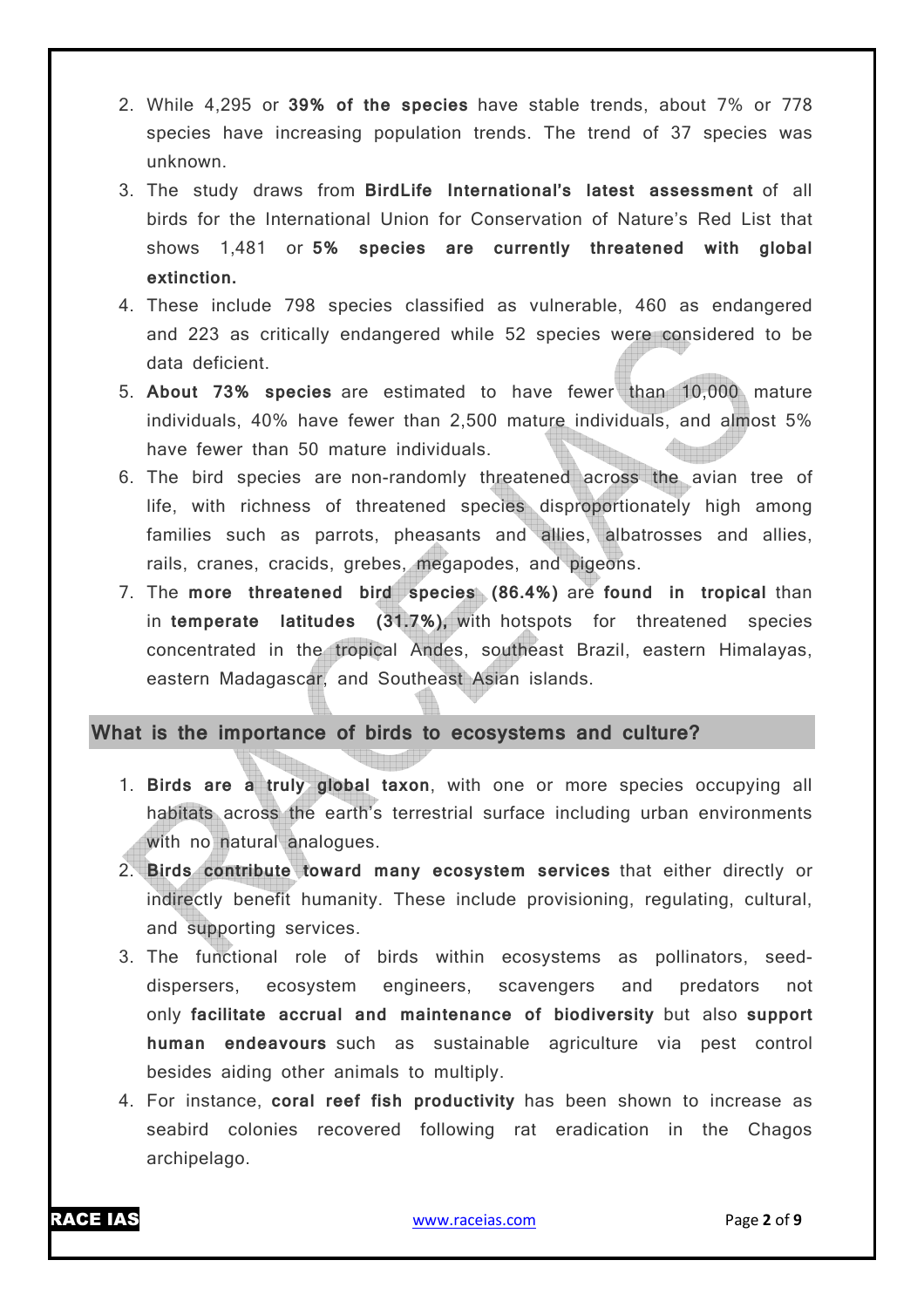- 5. **Wild birds and products** derived from them are also economically important as food (meat, eggs).
- 6. Approximately 45% of all extant bird species are used in some way by people, primarily as pets (37%) and for food (14%).
- 7. The **cultural role of birds** is perhaps more important than any other taxonomic group.
- 8. Beyond its symbolic and artistic values, **birdwatching** is a global pastime practised by millions of people.
- 9. **Garden bird-feeding** is valued at \$5-6 billion per year and growing by four per cent annually.

#### **What are the threats contributing to avian biodiversity loss?**

The study lists **eight factors**, topped by land cover and land-use change.

- 1. The continued growth of human populations and of per capita rates of consumption lead directly to conversion and degradation of primary natural habitats and consequent loss of biodiversity.
- 2. Although global tree cover increased between 1982 and 2016, including by 95,000 sq. km in the tropical dry forest biome and by 84,000 sq. km in the tropical moist deciduous forest biome, this has been **driven by afforestation with plantations** (often of non-native species) plus land abandonment in parts of the global North, with net loss in the tropics.
- 3. The other factors are **habitat fragmentation and degradation**, especially in the tropics;
- 4. **Hunting and trapping** with 11 to 36 million birds estimated to be killed or taken illegally in the Mediterranean region alone;
- 5. The **impact of invasive alien species and disease** (971 alien bird species introduced accidentally or deliberately to 230 countries over the centuries have affected the native species);
- 6. Infrastructure, energy demands and pollution;
- 7. **Agrochemical and pharmaceutical usage** (pesticide ingestion kills an estimated 2.7 million birds annually in Canada alone);
- 8. Global trade teleconnections; and
- 9. Climate change.

**Can the avian biodiversity loss be stemmed?**

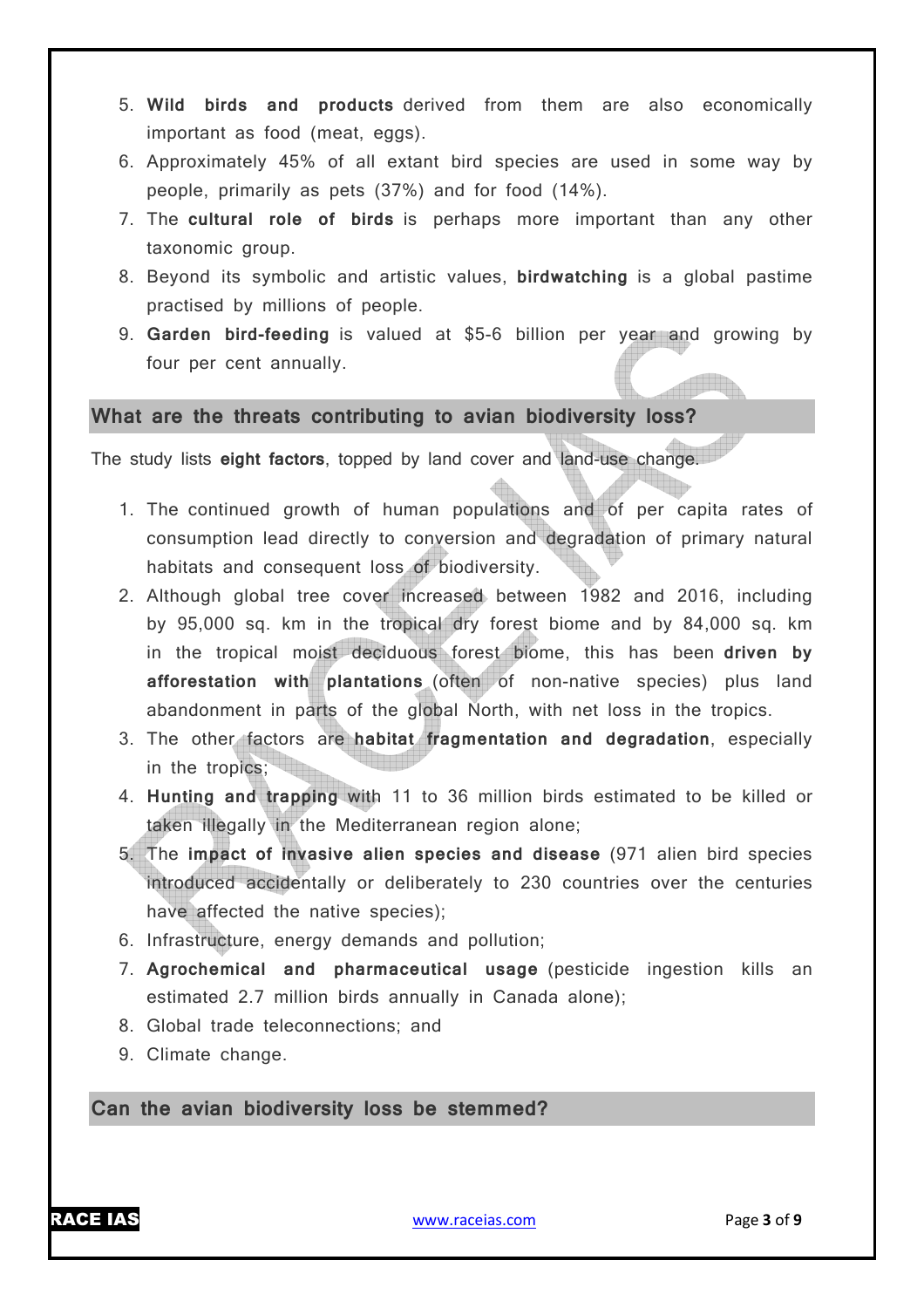Yes. The study says ornithologists have a good understanding of the **spatio-temporal patterns of avian diversity** compared to many other taxa and the measures needed to slow down and **ultimately reverse avian biodiversity loss**.

The growing footprint of the human population represents the **ultimate driver of most threats to avian biodiversity**, so the success of solutions will depend on the degree to which they account for the social context in which they are implemented, and our ability to effect changes in individual and societal attitudes and behaviour.

#### **Conclusion:**

Emerging concepts of conservation social science can inform efforts to address biodiversity loss and to achieve **more effective and sustainable conservation outcomes**, linking birds to human well-being, **sustainability, climate resilience, and environmental justice.**

The continued degradation of the primary natural habitats of birds due to human activities should be mitigated because birds **contribute towards many ecosystem services** that either directly or indirectly benefit humanity.

**Avian biodiversity needs to be conserved as it has a direct bearing on human wellbeing and sustainability.**

### **A Long Term Strategy to Tackle Heat Waves**

India has been in the grip of what seems like an **eternity of heat waves.** The temperatures over north-west and central India in April 2022 were the highest in 122 years.

India is no stranger to heatwaves but what stands out about the heatwaves this year is the remarkably earlier timing, and the large spatial extent, extending from the northwestern to the southeastern parts of the country.

It is time now that concrete plans are put in place to deal with heat waves and closely linked extreme weather events. Early warning systems, heat-proof shelters and major afforestation are of vital need to reduce heat wave fatalities.

#### **What are Heat Waves and Causes of its Occurrence?**

 A heatwave is a **period of abnormally high temperatures th**at occurs during the summer season in the North-Western and South Central parts of India. It is

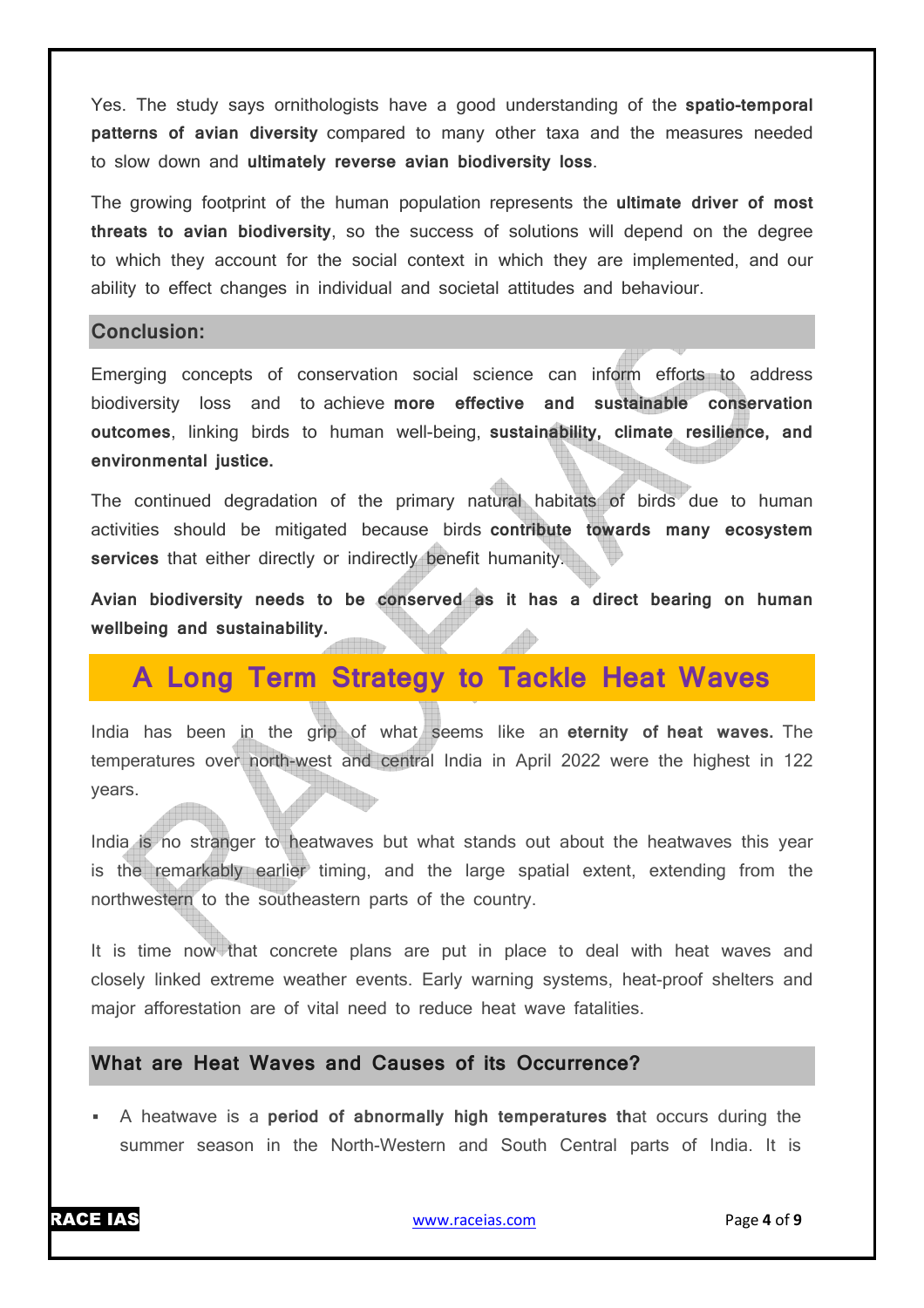a **condition of air temperature which becomes fatal to the human body when exposed.**

- The **India Meteorological Department (IMD)** requires that temperatures should reach at least 40℃ in the plains and at least 30℃ in the hilly regions, and should reflect an increase of at least 5℃-6℃ above the normal temperature to be classified as a heatwave.
- The proximate causes for the searing heat are an **absence of rainbearing Western Disturbances** or tropical storms that bring rain from the Mediterranean over north India.
	- o The combination of **global warming and population growth** in already-warm cities in India is the **primary driver of increased heat exposure.**
	- o The Urban Heat Island **(UHI) also elevates temperatures within cities**, which will be amplified during the heatwaves.
		- It occurs when cities replace natural land cover with dense concentrations of pavement, buildings, and other surfaces that absorb and retain heat.

#### **How Intense the Heat Waves have Become in India?**

- Heatwaves are a common phenomenon in India during the months of May-June, however, heatwaves in the year 2022 began early due to the gradually increasing maximum temperatures in many parts of India.
- As per IMD, the **number of heatwave days in India has increased** from 413 over 1981-1990 to **600 over 2011-2020**.

o This sharp rise in the number of heatwave days has resulted due to the increasing impact of climate change.

 The number of **people killed due to heat waves has also increased** from 5,457 over 1981-1990 to **11,555 over 2011-2020**. Since 1967, 39,815 people have been killed due to heat waves across India.

#### **What is the State-Specific Scenario of Heat Waves' intensity?**

 Based on the geo-climatic and socio-economic conditions, the **highest number of people have been killed in Uttar Pradesh (6,745)**, followed by Andhra Pradesh (5,088), Bihar (3,364), Maharashtra (2,974), Punjab (2,720), Madhya Pradesh (2,607), West Bengal (2,570), Odisha (2,406), Gujarat (2,049), Rajasthan (1,951), Tamil Nadu (1,443), Haryana (1,116), Telangana (1,067), Delhi (996), Jharkhand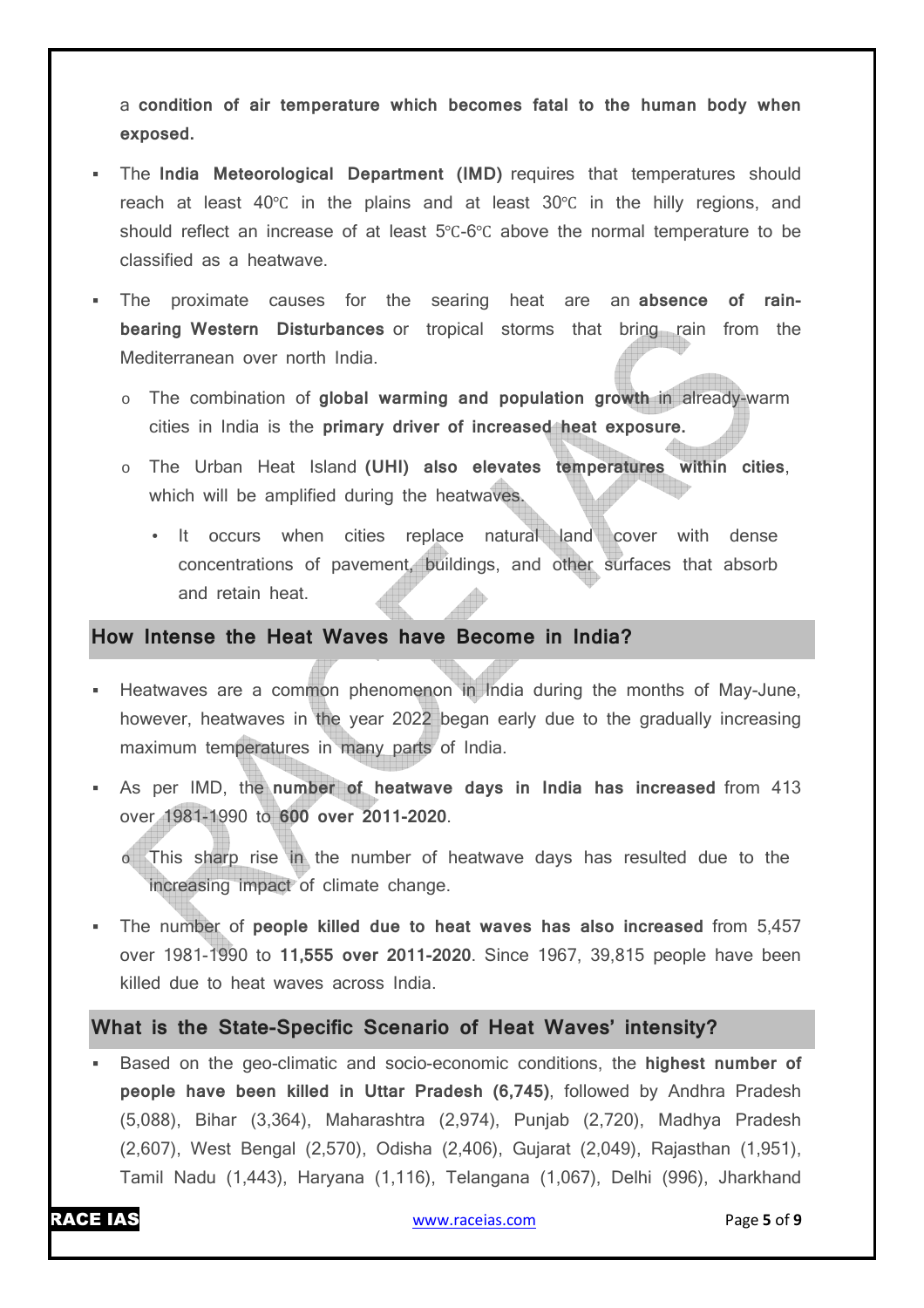(855), Karnataka (560), Assam (348), and 954 people were killed across the remaining 12 States.

 According to the Maharashtra Health Department, this year's heat waves have claimed 25 lives in the State.

#### **How Harmful are these Heat Waves?**

- **Human Mortality:** Mortality due to heat waves occurs because of rising temperature, lack of public awareness programmes, and inadequate long-term mitigation measures.
	- o According to a 2019 report of the Tata Centre for Development and the University of Chicago, **by 2100, annually, more than 1.5 million people will be likely to die** due to extreme heat caused by climate change.
	- o The increased heat will lead to an increase in diseases like **diabetes**, circulatory and **respiratory conditions,** as well as **mental health challenges.**
- **Impact on Economy:** The frequent occurrence of heat waves also adversely affects different sectors of the economy. For instance, the **livelihood of poor and marginal farmers is negatively impacted** due to the loss of working days. Heatwaves have an **adverse impact on these workers' productivity,** impacting the economy.
	- o According to an ILO report of 2019, **India lost around 4.3% of working hours** due to heat stress in 1995 and is **expected to lose 5.8% of working hours in 2030**.

• It also shows that **9.04% of working hours are expected to be lost in each agriculture and construction sectors,** respectively, due to heat stress in 2030.

- **Crop Damage and Food Insecurity:** The **concurrence of heat and drought events** are causing **crop production losses and tree mortality.**
	- o The risks to health and **food production will be made more severe from the sudden food production losses exacerbated** by heat-induced labour productivity losses.
	- o These interacting impacts will **increase food prices, reduce household incomes**, and lead to **malnutrition** and climate-related deaths, especially in tropical regions.

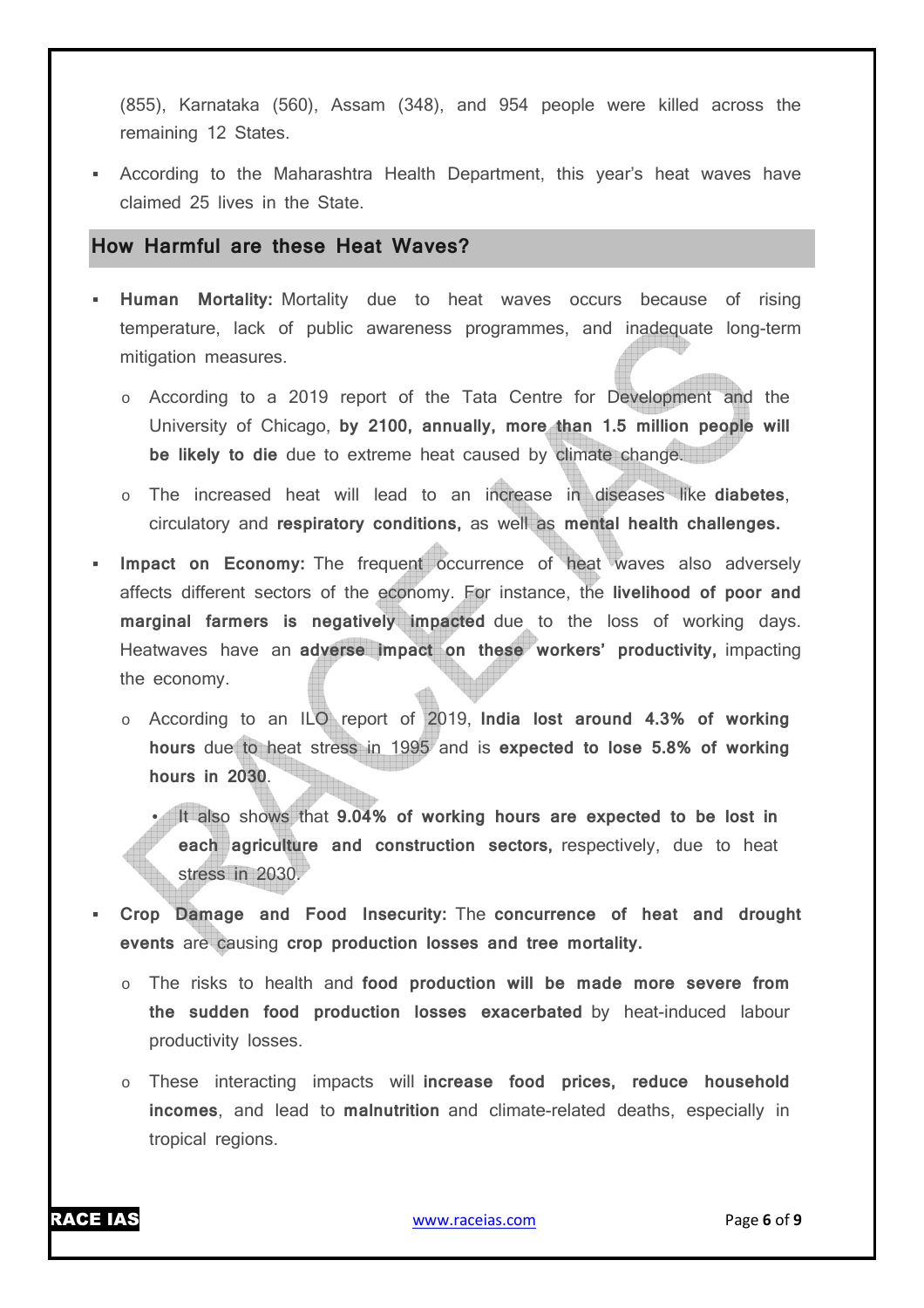- **Impact on Workers:** Workers in sectors like agriculture and construction will be severely impacted in 2030 because India's large population depends on these sectors for their livelihoods.
	- o What should be of interest to India is that **countries and regions with precarious labour market conditions are likely to suffer higher** productivity losses with such extreme heatwaves.
		- In absolute terms, **India is likely to lose around 34 million full-time jobs** in 2030 due to heat stress.
- **Weaker Sections to be Specifically Impacted:** The climate science community has reported overwhelming evidence that extreme events such as **heatwaves are likely to become more intense, more frequent and of longer duration in future** unless emissions of greenhouse gases and aerosols are significantly cut globally.
	- o It is important to remember that heatwaves in India, such as the current event, have the **potential to influence thousands of vulnerable and poor** people **who contributed very little to the climate crisis.**

**Where does India Stand in terms of a Heat Wave Impact Mitigation Strategy?** 

- Before 2015, **no national-level heatwave action plan** was available to fight against such calamities.
	- o At the regional-level, **Ahmedabad Municipal Corporation (AMC)** prepared the **first Heat Action Plan in 2013,** followed by the devastating heatwaverelated deaths in 2010.
- In 2016, the **National Disaster Management Authority (NDMA)** issued **comprehensive guidelines** to prepare national level key strategies for mitigating the impact of heatwaves.
- Although some preventive measures have been undertaken to mitigate and adapt to extreme weather-related shocks, such initiatives are **insufficient to prevent human fatalities from heatwaves** as implementing preventive measures, mitigation, and preparedness actions remains difficult.

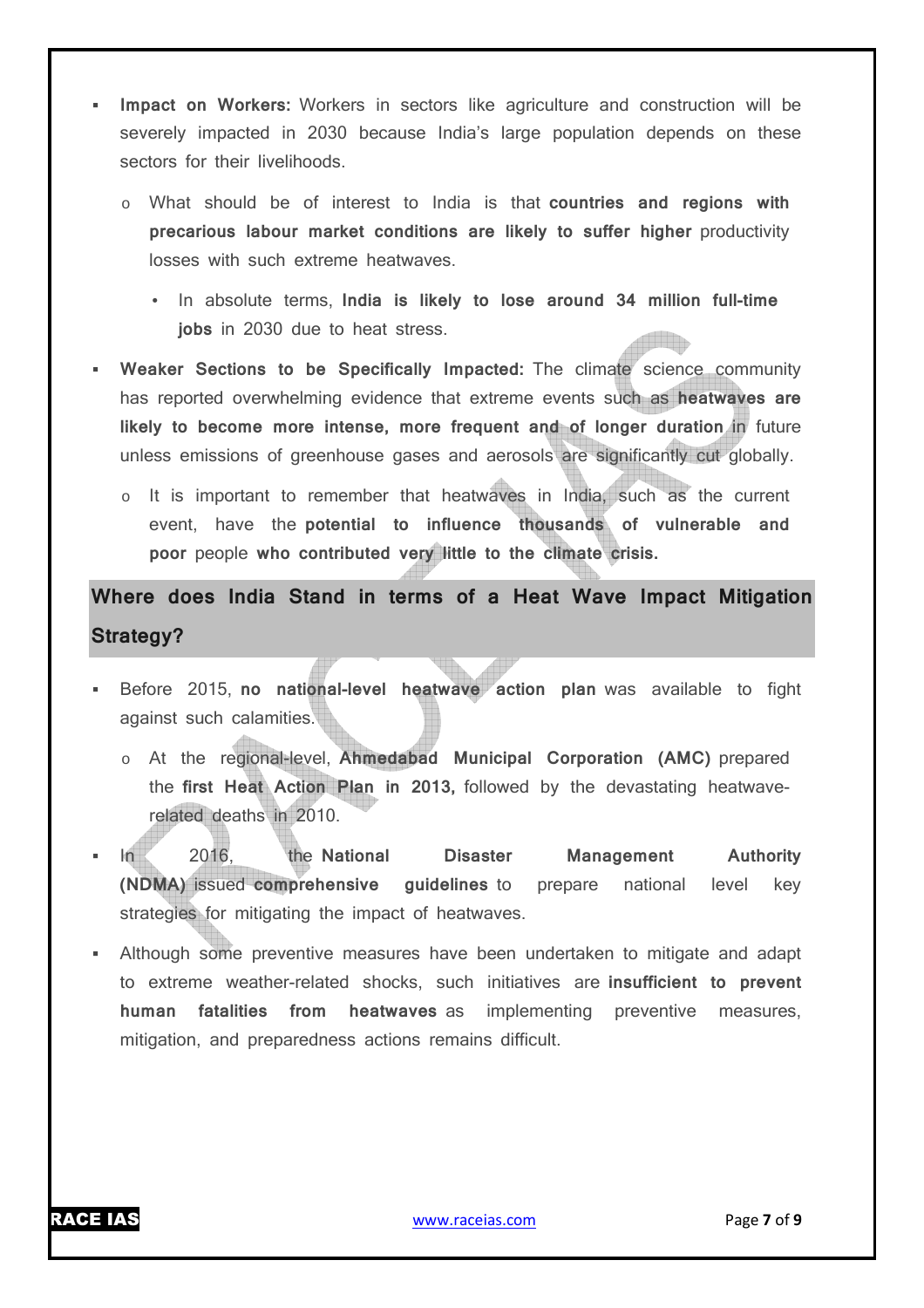### **What Long-Term Strategies does India need to Adopt to Mitigate the Impacts of Heat Waves?**

- **A Heat Waves Action Plan:** The adverse impacts of heat waves indicate that **effective disaster adaptation strategies** and more robust disaster management policies are required in heatwave zones to lessen the impact of heatwaves.
	- o As deaths due to heatwaves are preventable, the government must prioritise preparing a long-term action plan to **safeguard human lives, livestock, and wildlife.**
	- o **Effective implementation of the Sendai Framework for Disaster Risk Reduction 2015-30** with the **State playing a leading role** and sharing responsibility with other stakeholders is now the need of the hour.
- **Early Warning Systems:** Death from heat waves can be prevented by installing **improved early warning systems that communicate heatwave threats,** recommend different preventative measures, and constrain disaster impacts.
	- o Disseminating **public awareness through print, electronic and social media,** providing **heat-proof shelter facilities** during summer, easing access to public drinking water, and huge afforestation in urban and rural areas would help mitigate heatwave fatalities.
- **Declaration of Heat Waves as a Natural Disaster:** Recognising heat waves as a major disaster is long due. India still has a long way to go in building public awareness, particularly on how individuals and local communities can take care of themselves.
	- o Also, there needs to be **clear guidelines regarding when to shut schools or about the optimal ranges of temperatures** that a household AC should be kept at or **how long one should stay outdoors** if that's unavoidable.
- **Local Level Preparedness:** Heatwave is **India's second most lethal disaste**r after the flood. Declaring heat waves as a natural disaster would help the state and district administration prepare **a heatwave action plan at the regional level.**
	- o This will help **build resilience infrastructure,** develop early warning infrastructure, and create public awareness.